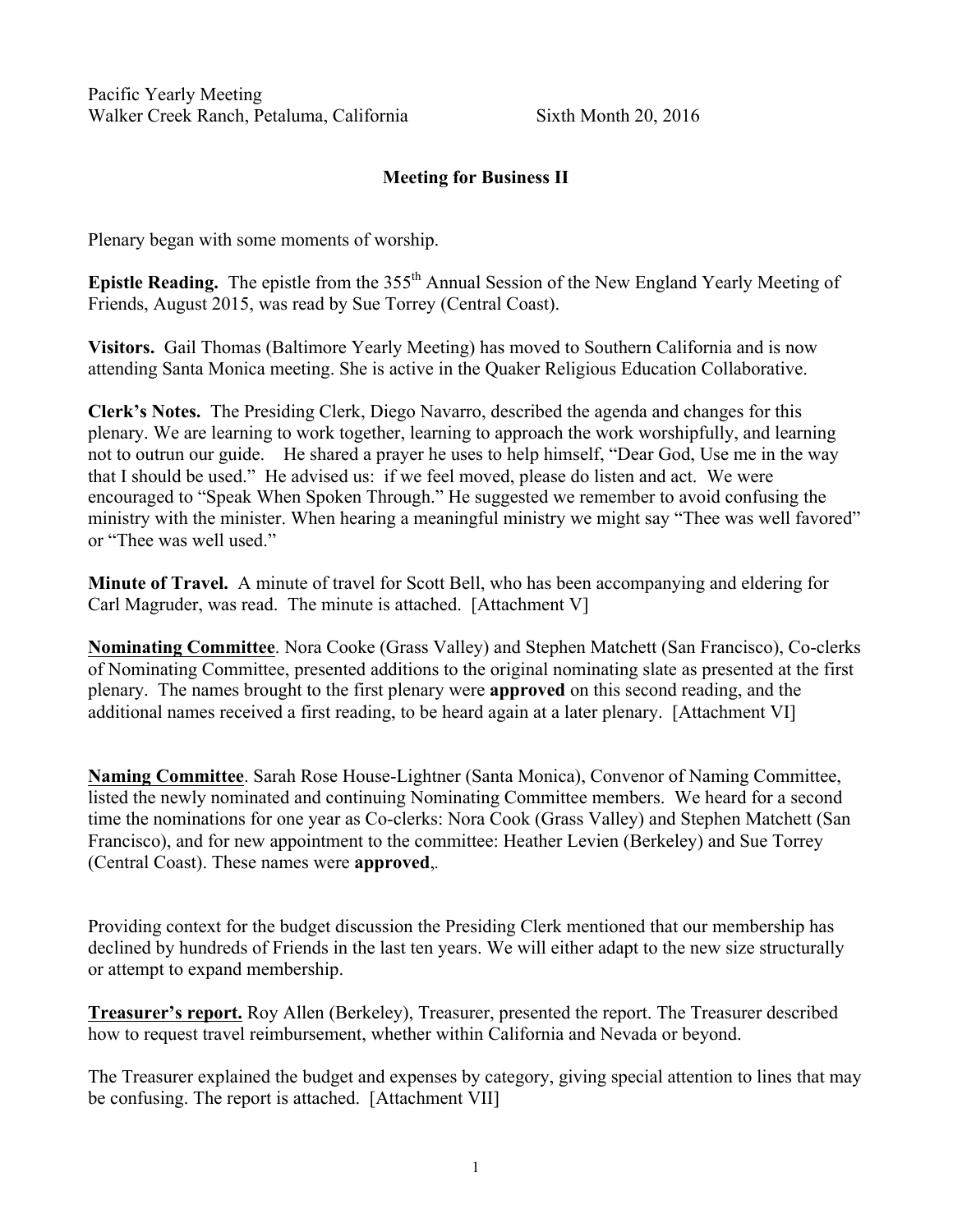Finance Committee. Laura Magnani (Strawberry Creek), Co-clerk of Finance Committee, described the proposed budget for the coming year, noting the changes presented and discussed in previous meetings for business and listening sessions.

Three significant changes are included in the recommendations: increasing the assessment, changes in the travel policy, and reductions in contributions to organizations.

The Presiding Clerk reminded us that we are in the learning process and encouraged us to thoughtfully consider what we need to contribute to the recommendations.

The proposed budget was approved as presented, with two exceptions: updating of the details within the Youth Programs budget section resulting in a net increase of \$48, and the change to \$1500 for FWCC travel. The approved budget is attached. [Attachment VIII]

AS Minute 2016-01: We approve the budget for Fiscal Year 10/01/2016 - 9/30/2017, as presented and revised at this 6/20/2016 session.

An augmentation of \$500 was requested by the Discipline Committee but not considered at this time.

A recommendation from the Finance Committee was distributed. It proposes a subsidy for those traveling more than 200 miles to Annual Session if they carpool or use public transportation. The increased expense for this subsidy would be covered by an \$11 increase in total assessment and a \$5 increase in Annual Session fees.

The decision was made to hold this over for further consideration until next session. All with concerns were encouraged to speak with the Treasurer or Finance Committee members in the meantime to help adjust the recommendations to suit the sense of the meeting.

The plenary ended with worship.

Presiding Clerk: Diego Navarro Recording Clerks: Jim Anderson, Leslie Zondervan-Droz

# Attachments

Attachment V: Travel Minute for Scott Bell

Chena Ridge Friends Meeting

2682 Gold Hill Road, Fairbanks, Alaska 99709

June 9, 2016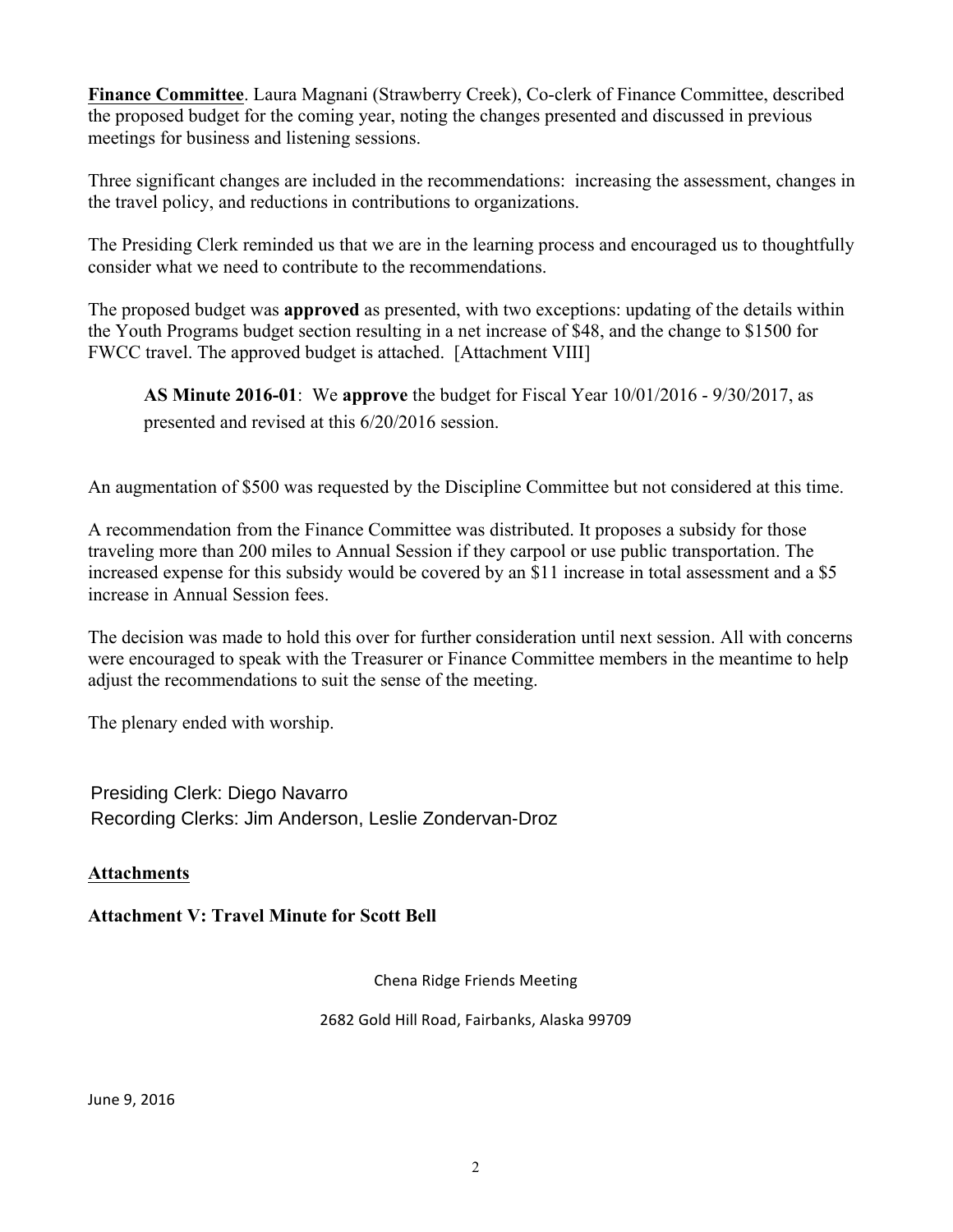Dear Friends of Pacific Yearly Meeting:

Scott Bell, a longtime member of our meeting, will be attending your Annual Session this year, serving as an eldering presence as Carl Magruder delivers a message to the body.

Scott has served as our meeting clerk, and has clerked and served on Ministry and Counsel and many other committees over the years. He and his wife, Cathy Walling, were married under the care of the Meeting. Together they serve as Couple Enrichment leaders and tend an ongoing Couple Enrichment group in our Meeting.

We have been enriched by his quiet, grounded presence in our Meetings for Worship, and his gift has been recognized and requested by workshop leaders in our Yearly Meeting and at Friends General Conference. We trust he will be faithful in supporting Carl's ministry, and we commend him to your care.

In the light,

Charlotte Basham, Clerk

Chena Ridge Friends Meeting

## Attachment VI: Nominating report to Business Plenary II

PACIFIC YEARLY MEETING **NOMINATING COMMITTEE** 

# REPORT AND UPDATED PROPOSED SLATE OF OFFICERS, COMMITTEES AND DELEGATES 20 SIXTH MONTH 2016 (BUSINESS PLENARY II)

Nominations brought at Plenary I are in *italics.* Nominations, corrections, updates and comments being brought today are in green (nominations in *green italics*). Names in normal type are continuing in service, with no action required.

Except where indicated otherwise, terms are through end of annual session in the year shown to the left of each name. Year shown to the right in (parentheses) is year of proposed or actual appointment.

Names shown in strike out type indicate a resignation: "resigned" refers to a resignation that has already occurred; "*resigning*" to a resignation effective at the end of the current annual session.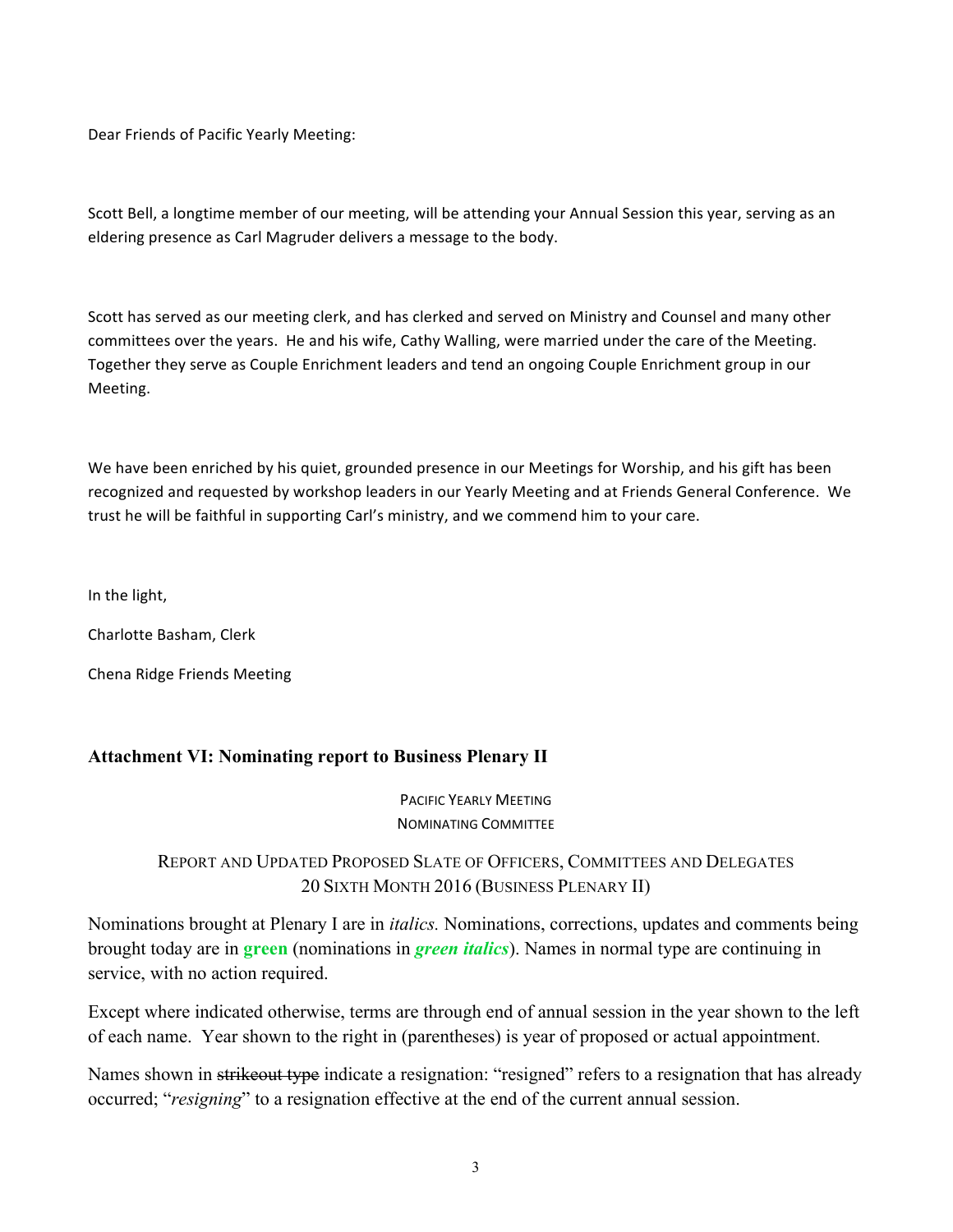Note, appointments of committee clerks and delegation conveners are for one year.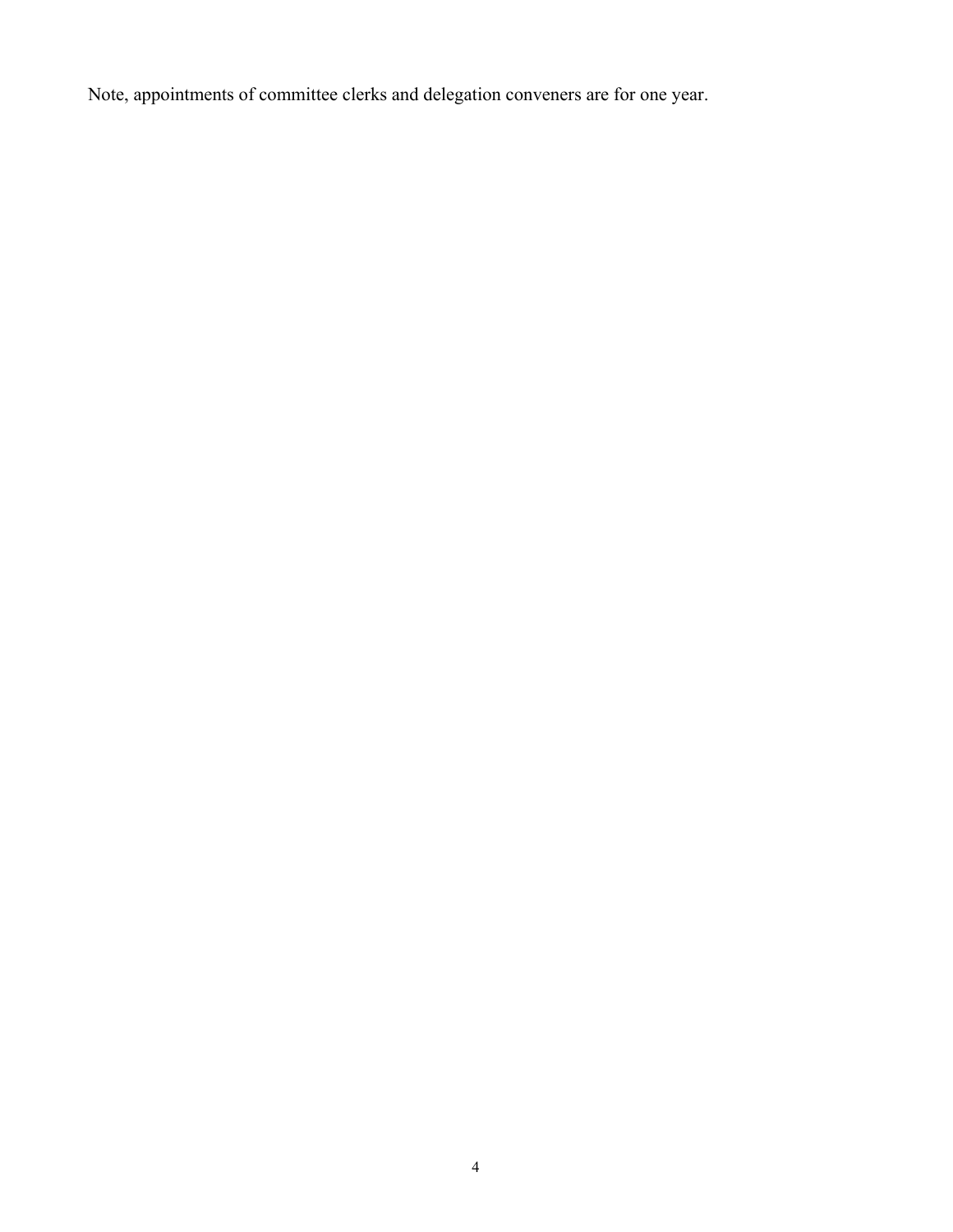## **PYM OFFICERS**

**Presiding Clerk** (one-year term)

2017 *Diego Navarro, Santa Cruz (2015)*

### **Assistant to the Clerk** (one-year term)

2017 Amy Cooke, Grass Valley (2014)

## **Arrangements Clerks** (two-year terms)

2017 Laura Kohl, La Jolla (2016)

2018 *Sarah Tyrrell, Berkeley (2016)* 

## **Historian-Archivist** (three-year term)

2019 *Jan Tappan, Orange Grove (2013)*

#### **Reading Clerk** (one-year term)

2017 *Betty deValcourt, Santa Cruz (2016)* 

#### **Recording Clerks** (two-year terms)

2017 Leslie Zondervan-Droz, Humboldt (2013)

2018 *Jim Anderson, Chico (2016)*

#### **Registrars** (two-year terms)

2017 Heather Levien, Berkeley (2015)

2018 *Rick Altherr, San Jose (2016)*

**Statistical Clerk** (three-year term)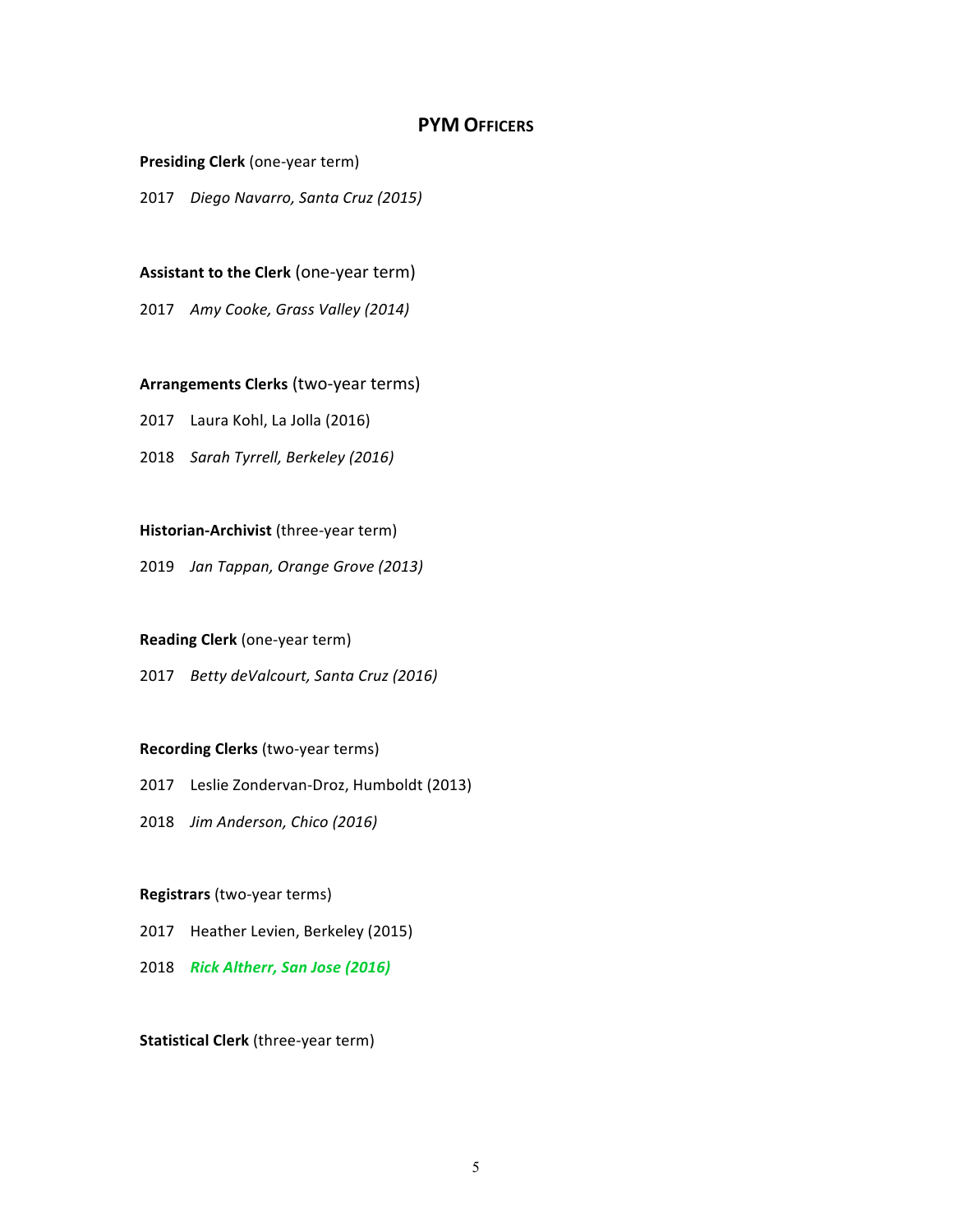- 2019 *Don Bean, Conejo Valley (2013) co-clerk*
- 2019 *Roscoe Mathieu, Cent. Coast (2016)co-clerk*
- **Treasurer** (three-year term, 10/1-9/30)
- 2019 *Roy Allen, Berkeley (2013)*

## **PYM COMMITTEES**

### **Ministry and Oversight Committee**

(9 members, 3-year terms)

- 2017 Bronwen Hillman, Mexico City (2011)
- 2017 Joe Magruder, Berkeley (2011)
- 2017 Julie Harlow, Davis (2014)
- 2018 Janet Gastil, San Diego (2014)
- 2018 Sally Kingsland, Straw.Ck.(2015) *co-clerk*
- 2018 Kylin Navarro, Berkeley (2015) *co-clerk*
- 2019 *Shayne Lightner, Santa Monica (2013)*
- 2019 *Jim Summers, La Jolla (2016)*
- 2019 *Valerie Nuttman, Santa Cruz (2016)*

#### **Children's Program Committee**

(6 members, 3-year terms)

- 2017 Heather Aymie, Santa Monica (2015)
- 2017 Denise Williams, Sta.Barbara(2011)resigned
- 2017 *Carol Cruickshank, San Francisco (2015)*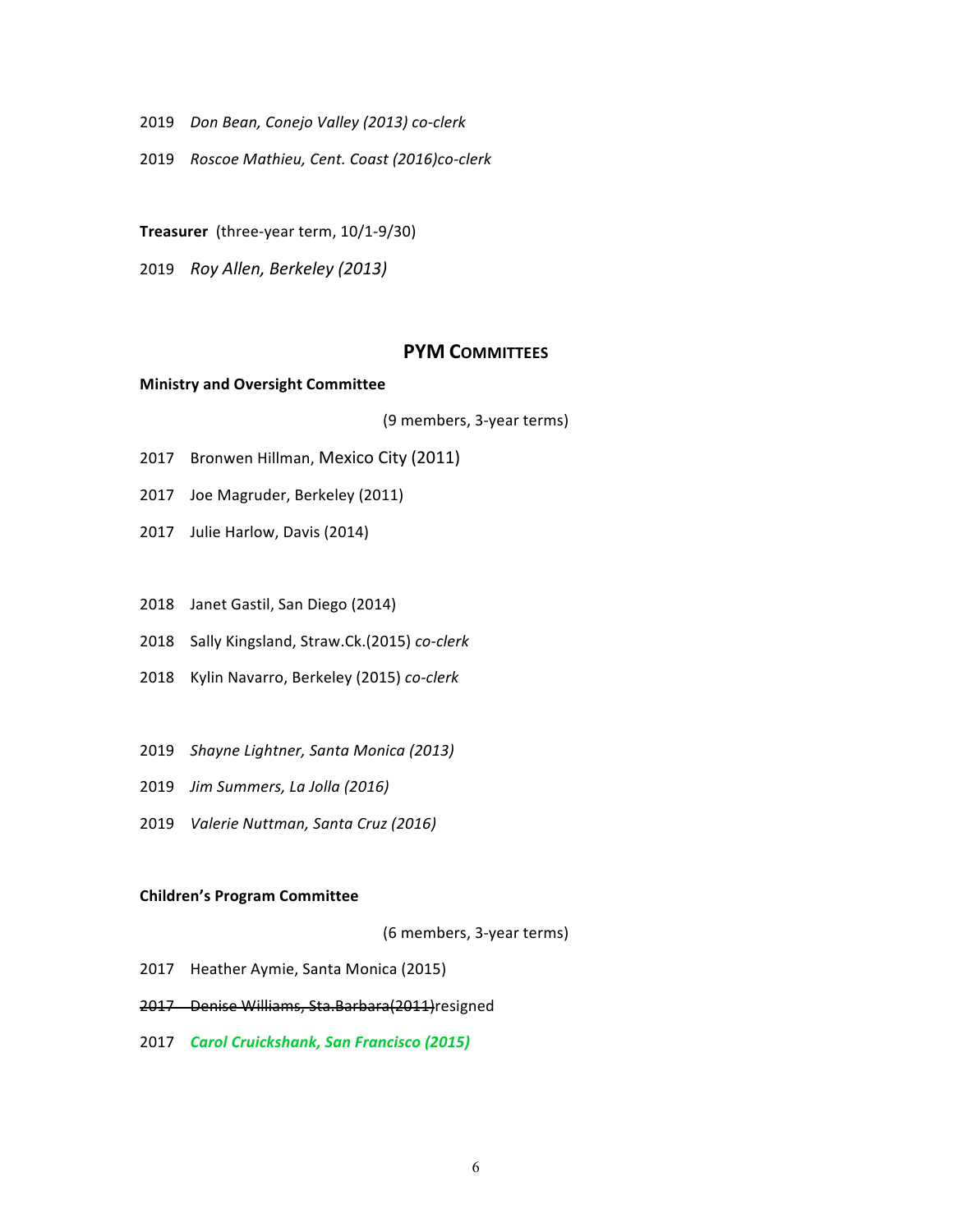- 2018 Chamba Cooke, Grass Valley (2015) clerk
- 2018 Mary Klein, Palo Alto (2015) resigned
- 2018 Peggy Craik, Conejo Valley WG (2016)
- 2019 *Cheryl Hendricks, San Francisco (2016)*
- 2019 \_\_\_\_\_\_\_\_\_\_\_\_\_\_\_\_\_\_\_\_\_\_\_\_

Ex Officio: current and past program coordinators:

2017 Nate Secrest, Lake County WG (2016)

(2018 \_\_\_\_\_\_\_\_\_\_\_\_\_\_\_\_\_\_\_\_\_\_\_\_)

### **Discipline Committee**

(6 members, 3-year terms)

- 2017 Carl Magruder, Strawberry Creek (2014)
- 2017 Robin Durant, Orange Grove (2015) *clerk*
- 2018 Chuck Orr, La Jolla (2014)
- 2018 Bob Runyan, Santa Cruz (2015) *resigning*
- 2018 Laura Magnani, Berkeley (2016)
- 2019 *Liz Baker, Sacramento (2013)*
- 2019 *Patricia Portillo, Sacramento (2016)*

Ex Officio: Historian-Archivist

#### **Finance Committee**

(6 members, 3-year terms)

- 2017 Martha Hunkins, Humboldt (2010)
- 2017 Sharon Shen, Berkeley (2015)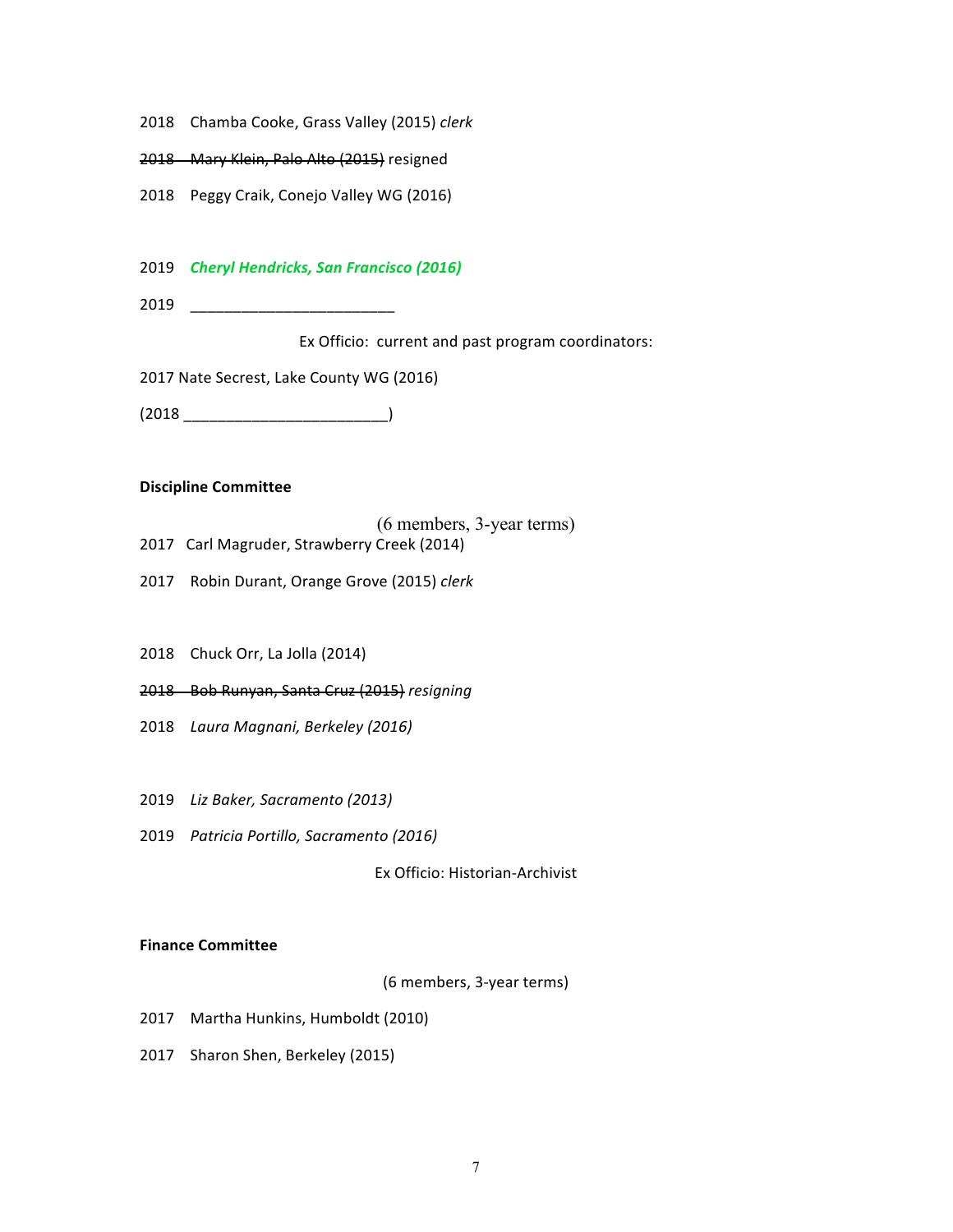- 2018 Mary Miché, Lake County (2012)
- 2018 Sandy Farley, Palo Alto (2015)
- 2019 *David Barrows, San Diego (2015) clerk*
- 2019 *Deborah Marks, Strawberry Creek (2016)*

Ex Officio: Treasurer(s), Statistical Clerk(s)

### **Holding Corporation**

(6 members, 3-year terms)\*

- 2017 Jennifer Carr, Las Vegas (2014)
- 2017 Sharlene Roberts-Caudle, Visalia (2014)
- 2018 Peter Neumann, Santa Barbara (2015)
- 2018 Beth McCleary, Reno (2012)
- 2019 *Jeff Kroeber, San Jose (2013)*
- 2019 *Stratton Jaquette, Palo Alto (2016)*

Ex Officio: Treasurer, Presiding Clerk

\*(Holding Corp. appoints its own officers)

#### **Junior Yearly Meeting Committee**

(9 members, 3-year terms)\*

- 2017 Steve Leeds, San Francisco (2011)
- 2017 *Erika Tarabini, Chico (2013)*
- 2017 \_(intentionally left unfilled)  $\frac{1}{2}$
- 2018 Kate Connell, Santa Barbara (2012)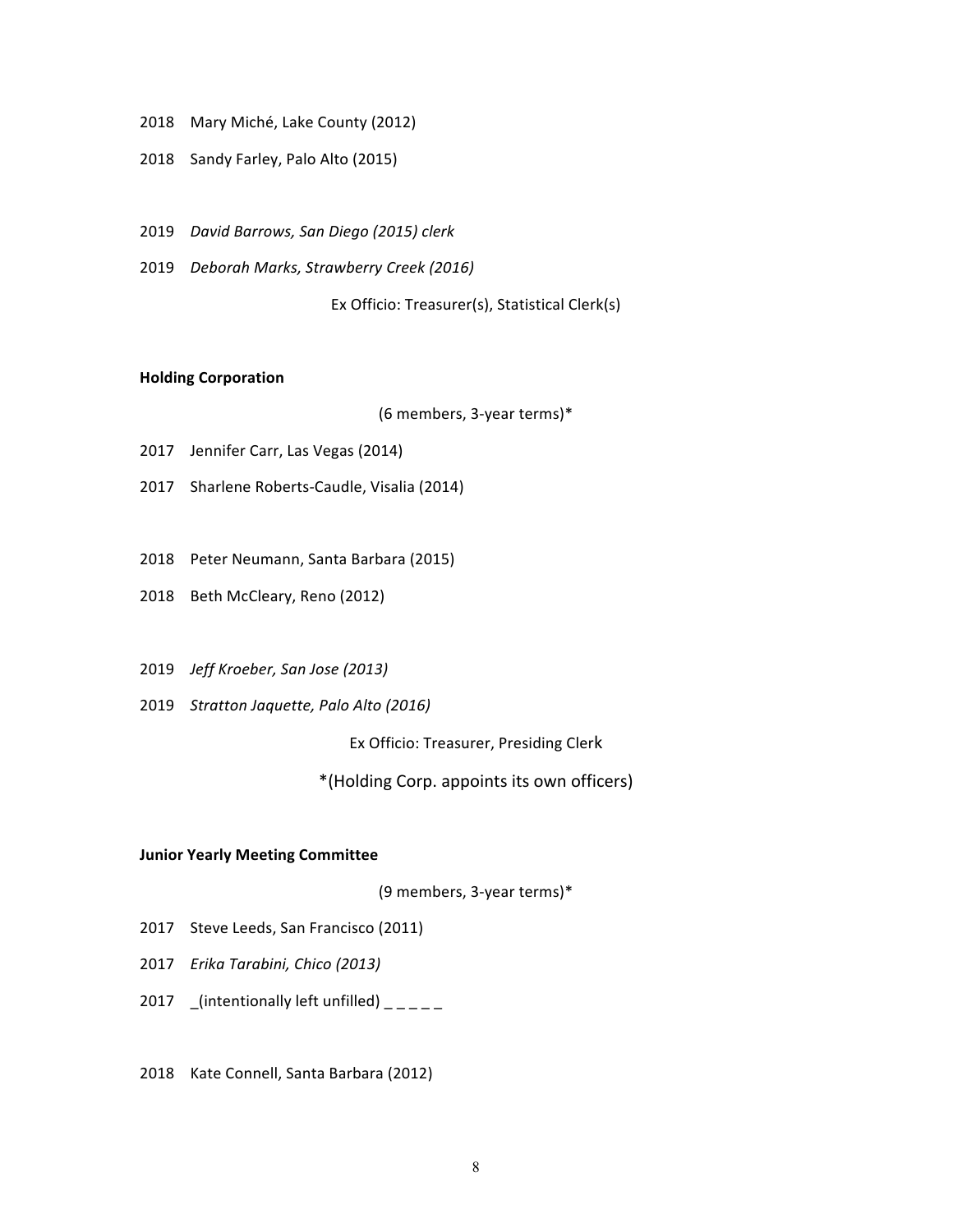- 2018 Muriel Strand, Sacramento (2015)
- 2018  $_{\text{intertionally left unfilled}}$

## 2019 *Dan Strickland, Orange Grove (2013)*

2019 \_\_\_\_\_\_\_\_\_\_\_\_\_\_\_\_\_\_\_\_\_\_\_\_

2019  $\left[$ (intentionally left unfilled)  $\left[$ 

\*This committee has expressed that only six positions need be filled.

Ex Officio: Youth Programs Coordinator

### **Latin American Concerns Committee**

(5-9 members, 3-year terms) (plus three members appointed year-to-year by Guatemala MM, Mexico City MM Casa de los Amigos & El Salvador Project)\*

2017 Margaret Bean, Guatemala (2013)

2017 Burton Housman, La Jolla (2015)

- 2018 Ann Boone, Redwood For. (2015)
- 2018 Linda Rowell, Chico (2015)
- 2019 *Betty Guthrie, Orange County (2016)*
- 2019 *Nate Secrest, Lake County (2016)*
- \*El S. Trudy Reagan (Palo Alto) (2016)
- \*Guat. Donna Smith (Redwood Forest) (2014)

\*Mex.

## **Peace and Social Order Committee**

(9 members, 3-year terms)

2017 Bill Spencer, Humboldt (2011)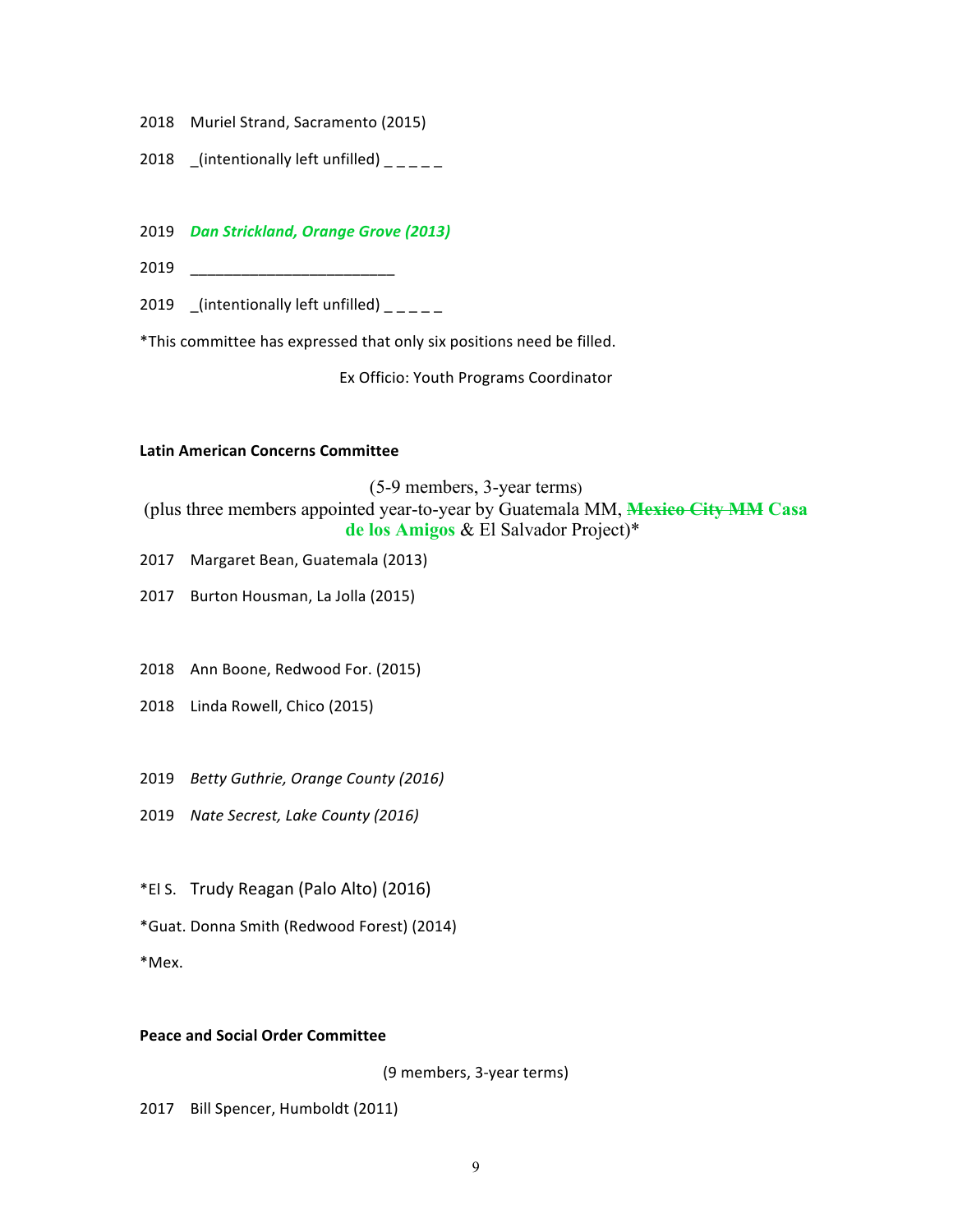- 2017 Anthony Manousos, Or. Gv. (2014) *co-clerk*
- 2017 Stephen McNeil, Str. Crk. (2014) *co-clerk*
- 2018 Eric Straatsma, Redwood Forest (2015)
- 2018 \_\_\_\_\_\_\_\_\_\_\_\_\_\_\_\_\_\_\_\_\_\_\_\_
- 2018 \_\_\_\_\_\_\_\_\_\_\_\_\_\_\_\_\_\_\_\_\_\_\_\_
- 2019 *Linda Dunn, Inland Valley (2016)*
- 2019 *Shannon Frediani, Santa Cruz (2016)*
- 2019 *Sandra Gey, Berkeley (2013)*

Ex Officio: clerks CPQM & SCQM P&SO,

1 PYM FCNL rep., & PYM FCL rep.

**Religious Educ. for Children Cmte.** 

(9 members, 3-year terms)

- 2017 Ramona Hussey, Honolulu (2011)
- 2017 Elizabeth Bills, La Jolla (2014)
- 2017 **\_\_\_\_\_\_\_\_\_\_\_\_\_\_\_\_\_\_\_\_\_\_\_\_**
- 2018 John Cantu, Santa Cruz (2012)

2018 Delcy Steffy, Sacramento (2013)

- 2018 **\_\_\_\_\_\_\_\_\_\_\_\_\_\_\_\_\_\_\_\_\_\_\_\_**
- 2019 \_\_\_\_\_\_\_\_\_\_\_\_\_\_\_\_\_\_\_\_\_\_\_\_
- 2019 \_\_\_\_\_\_\_\_\_\_\_\_\_\_\_\_\_\_\_\_\_\_\_\_
- 2019 \_\_\_\_\_\_\_\_\_\_\_\_\_\_\_\_\_\_\_\_\_\_\_\_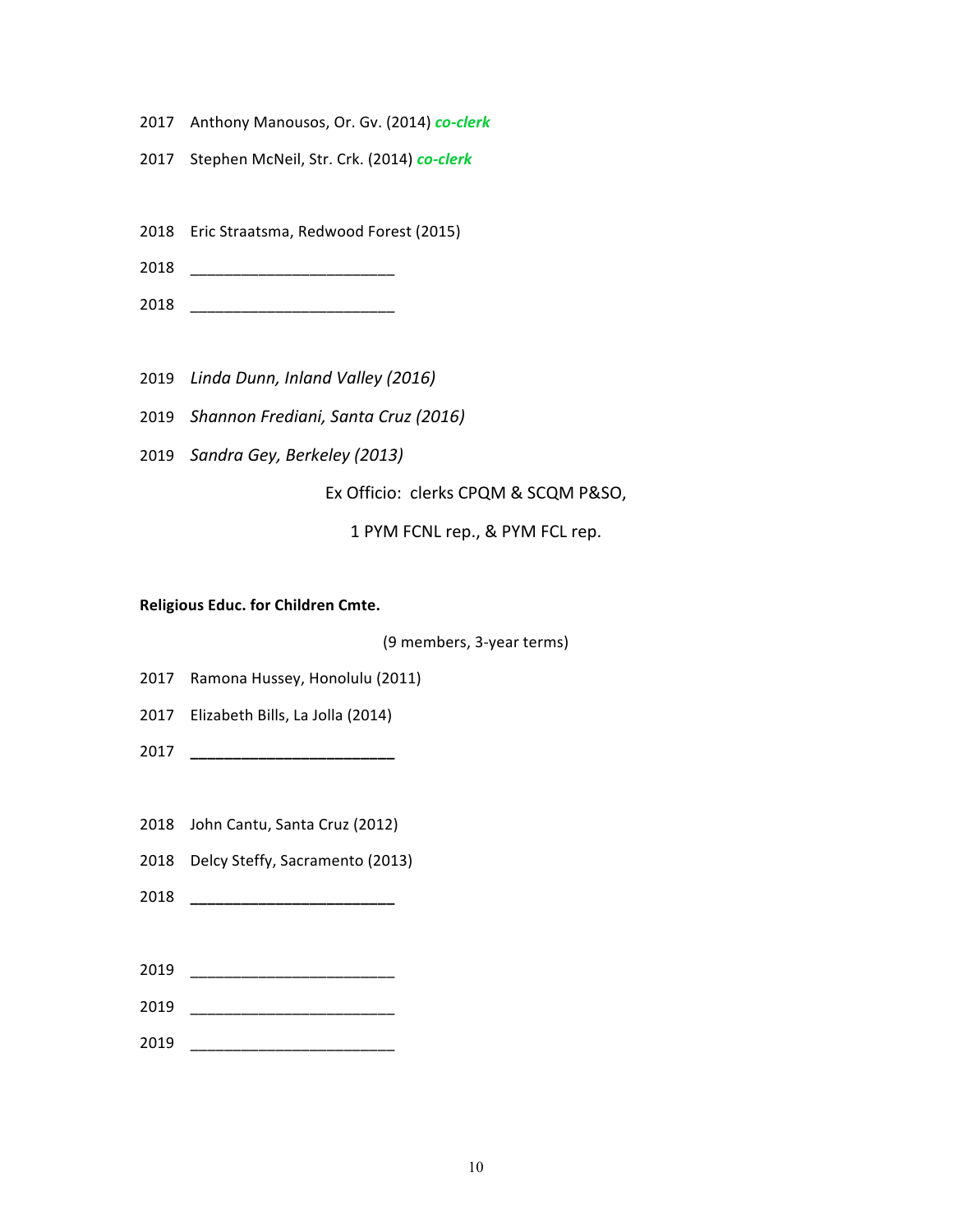**Religious Education for Children Committee has been inactive for the last two years. We have** contacted numerous Friends to serve and have not met with success. We are bringing no **nominations for this committee.**

#### **Secretariat Committee**

(3 members, 3-year terms)

- 2017 Martha Carey, La Jolla (2016)
- 2018 Elisa Jo Harkness, Sta. Monica (2015) *clerk*
- 2019 *George Mills, Palo Alto (2016)*

Ex Officio: Assistant to the (Presiding) Clerk

#### **Site Committee**

(6 members 3-year terms)

- 2017 Paul Harris, Redwood Forest (2011)
- 2017 **\_\_\_\_\_\_\_\_\_\_\_\_\_\_\_\_\_\_\_\_\_\_\_\_**
- 2018 John Pixley, Claremont (2009)
- 2018 Sue Torrey, Central Coast (2015)
- 2019 \_\_\_\_\_\_\_\_\_\_\_\_\_\_\_\_\_\_\_\_\_\_\_\_
- 2019 \_\_\_\_\_\_\_\_\_\_\_\_\_\_\_\_\_\_\_\_\_\_\_\_

Ex Officio: Arrangements Clerks 

(current & immediate past)

Site Committee has been inactive for the last year. The last known work it undertook was to explore potential Southern California sites, none of which it found suitable for a variety of reasons. As Friends know, Finance Committee has brought a proposal for travel subsidies to offset the burden on Southern California Friends of continued use of Walker Creek Ranch. Ministry and Oversight is also seasoning a restructuring proposal that would affect this and other aspects of site selection. In the mean time, until further notice we are bringing no **nominations for this committee.**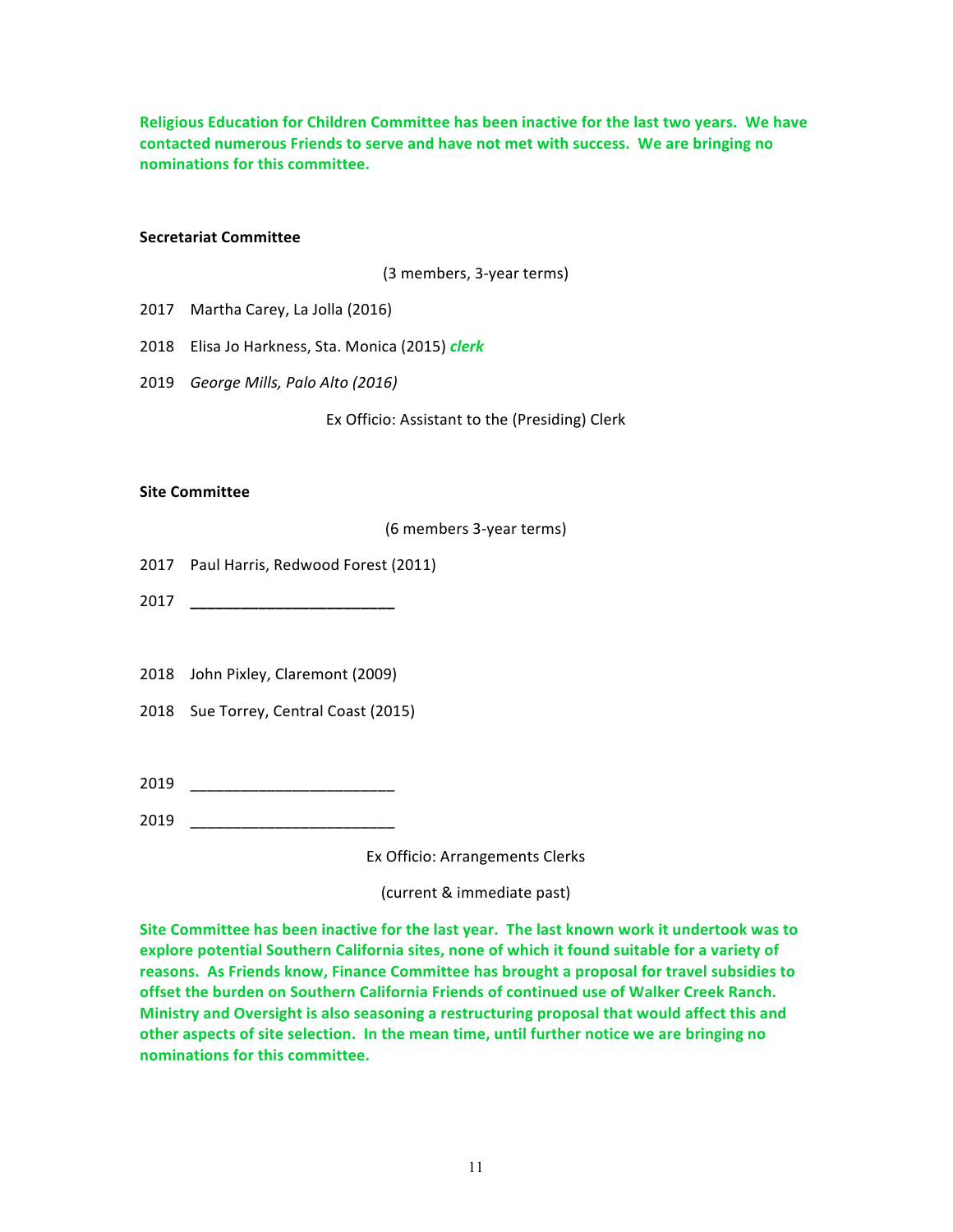#### **Unity with Nature Committee**

```
(9 members, 3-year terms)
```
- 2017 Meagan Fischer, Chico (2014)
- 2017 Rick Herbert, Strawberry Creek (2014)
- 2017 Cedar Rose Selenite, Chico (2012) resigned
- 2017 *Tom Farley, Palo Alto (2016)*
- 2018 Catya de Neergaard, Str. Creek (2013) clerk
- 2018 William Pierce, Live Oak (2015) resigned
- 2018 Kathy Trisolini, Orange Gv. (2015) resigned
- 2018 **\_\_\_\_\_\_\_\_\_\_\_\_\_\_\_\_\_\_\_\_\_\_\_\_**
- 2018 **\_\_\_\_\_\_\_\_\_\_\_\_\_\_\_\_\_\_\_\_\_\_\_\_**
- 2019 *Shelley Tanenbaum, Strawberry Ck. (2013)*
- 2019 \_\_\_\_\_\_\_\_\_\_\_\_\_\_\_\_\_\_\_\_\_\_\_\_
- 2019 \_\_\_\_\_\_\_\_\_\_\_\_\_\_\_\_\_\_\_\_\_\_\_\_

#### **Youth Programs Coordinator**

(appointed by Youth Programs Coord. Cmte.)

xxxx Alyssa Nelson, Davis (2011)

(serves ex officio on Junior Yearly Meeting Committee)

#### **Youth Programs Coordinating Committee**

(6 members, 3-year terms)

- 2017 Jennifer Carr, Las Vegas (2013)
- 2017 Stephen Myers, Sacramento (2014)
- *2017 Steve Leeds, San Francisco (2011)*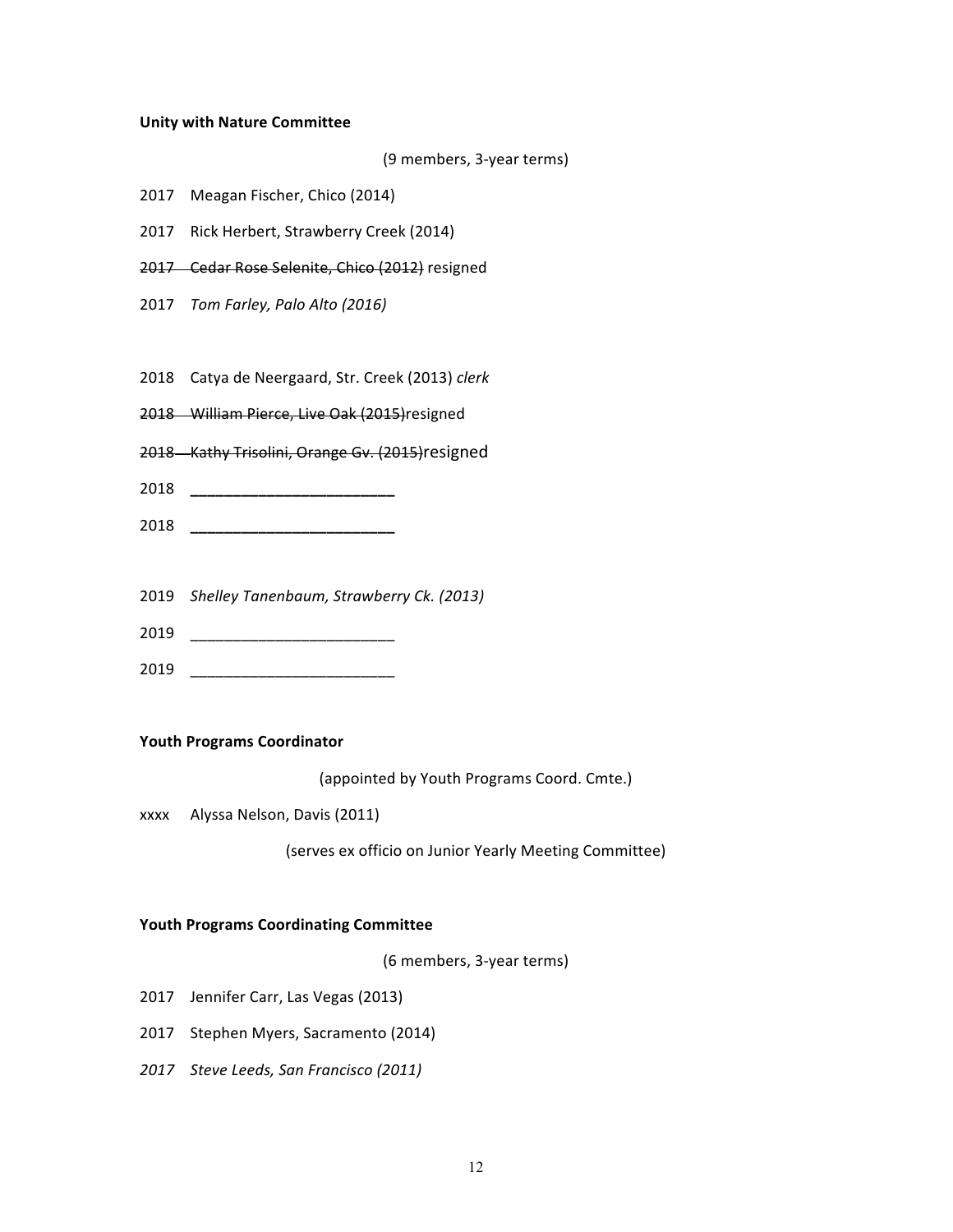- 2018 Lisa Hubbell, Str. Ck. (2015) *resigning*
- **2018 \_\_\_\_\_\_\_\_\_\_\_\_\_\_\_\_\_\_\_\_\_\_\_\_**
- 2019 Melissa Lovett-Adair, Ctrl. Coast (2016)
- 2019 *Bertha Peña, Mexico City (2016)*

#### **YPCC Youth Members**

(4 members, 1-year terms; nominated by YPCC)

| <del>2019</del> 2017 |  |
|----------------------|--|
| <del>2019</del> 2017 |  |
| <del>2019</del> 2017 |  |
| <del>2019</del> 2017 |  |

#### **Naming Committee**

(3 members, 1-year terms; appointed by Representative Committee at its midyear meeting, to serve through the following midyear meeting)

- 2017 Sara Rose House Lightner, Or. Gv. (2016)conv.
- 2017 Trudy Freidel, Inland Valley (2016)
- 2017 Kathy Runyan, Santa Cruz (2016)
- (2017 alternate: Eric Moon, Berkeley**)**

## **Nominating Committee** (current composition)

(9 members, 3-year terms; nominated by Naming Committee)

- 2016 Tom Farley, Palo Alto (2010)
- 2016 Elaine Emily, Str. Creek (2012)

2016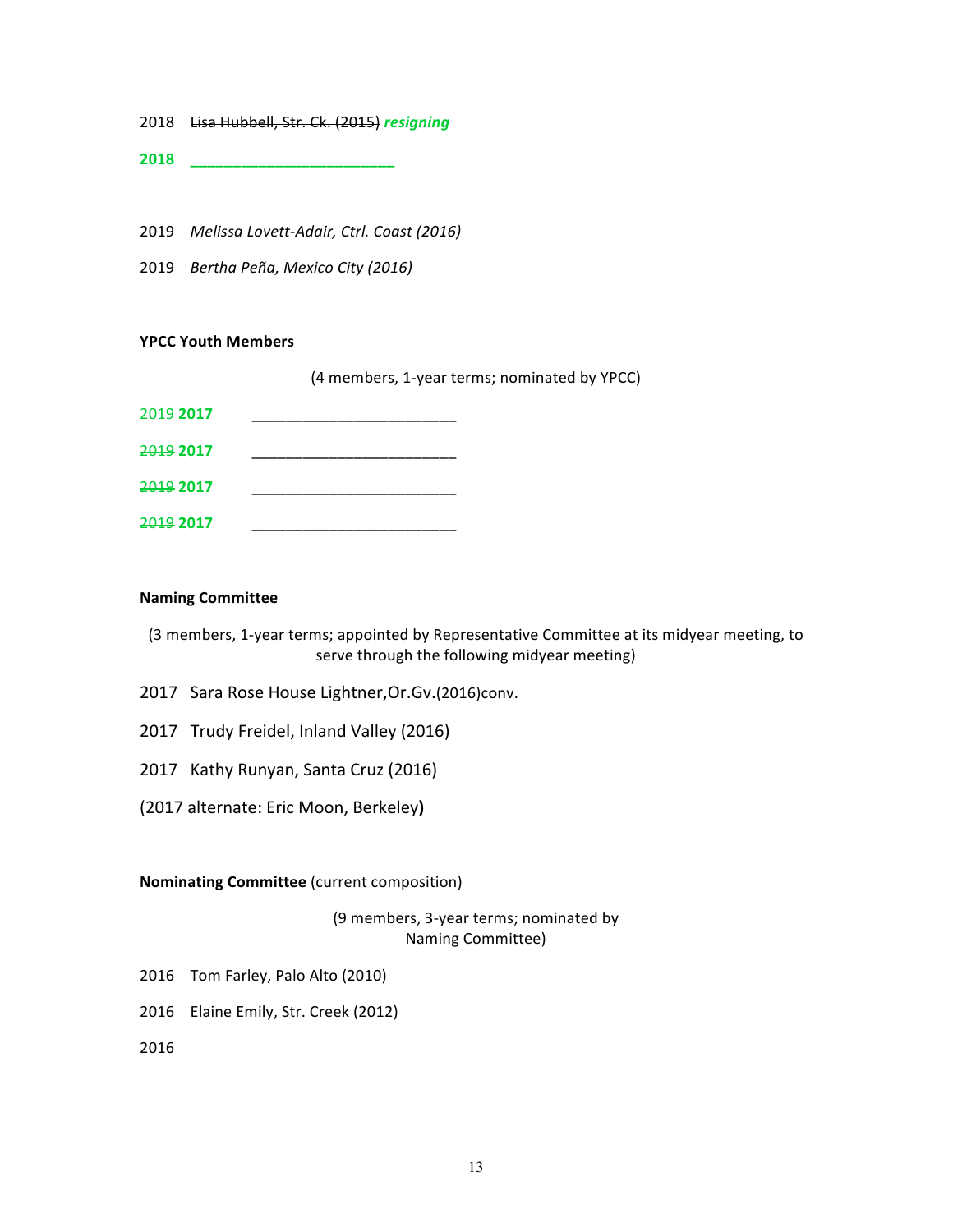- 2017 Stephen Matchett, San Fran.(2011) co-clerk
- 2017 Graciela Martínez, Visalia (2013)
- 2017 Nora Cooke, Grass Valley (2014) co-clerk
- 2018 David Mackenzie, Orange Grove (2015)res.
- 2018 Juanita Mora-Malerva, Sta. Cruz (2015)res.
- 2018 Delcy Steffy, Sacramento (2015) resigned

## **PYM REPRESENTATIVES, DELEGATES, AND OBSERVERS TO OTHER ORGANIZATIONS**

#### **American Friends Service Committee (AFSC) Corporation**

(4-5 representatives, 3-year terms)

- 2017 David Barrows, San Diego (2014) *convener*
- 2017 Graciela Martinez, Visalia (2014)
- 2018 Nancy Mellor, Sacramento (2012)
- 2019 *Shannon Frediani, Santa Cruz (2016)*

#### **Evangelical Friends Church Southwest**

(1 observer; 3-year term)

2019 *Sandy Kewman, Grass Valley (2016)* 

#### **Friends Bulletin Corp. (***Western Friend***) Board of Directors**

(9-member board, 3-year terms; 3 appointed by PYM, 3 by NPYM and 3 by IMYM)

- 2017 *Claire Gorfinkel, Orange Grove (2016)*
- 2018 Jim Anderson, Chico (2015) convener
- 2019 *Doug Smith, Reno (2015)*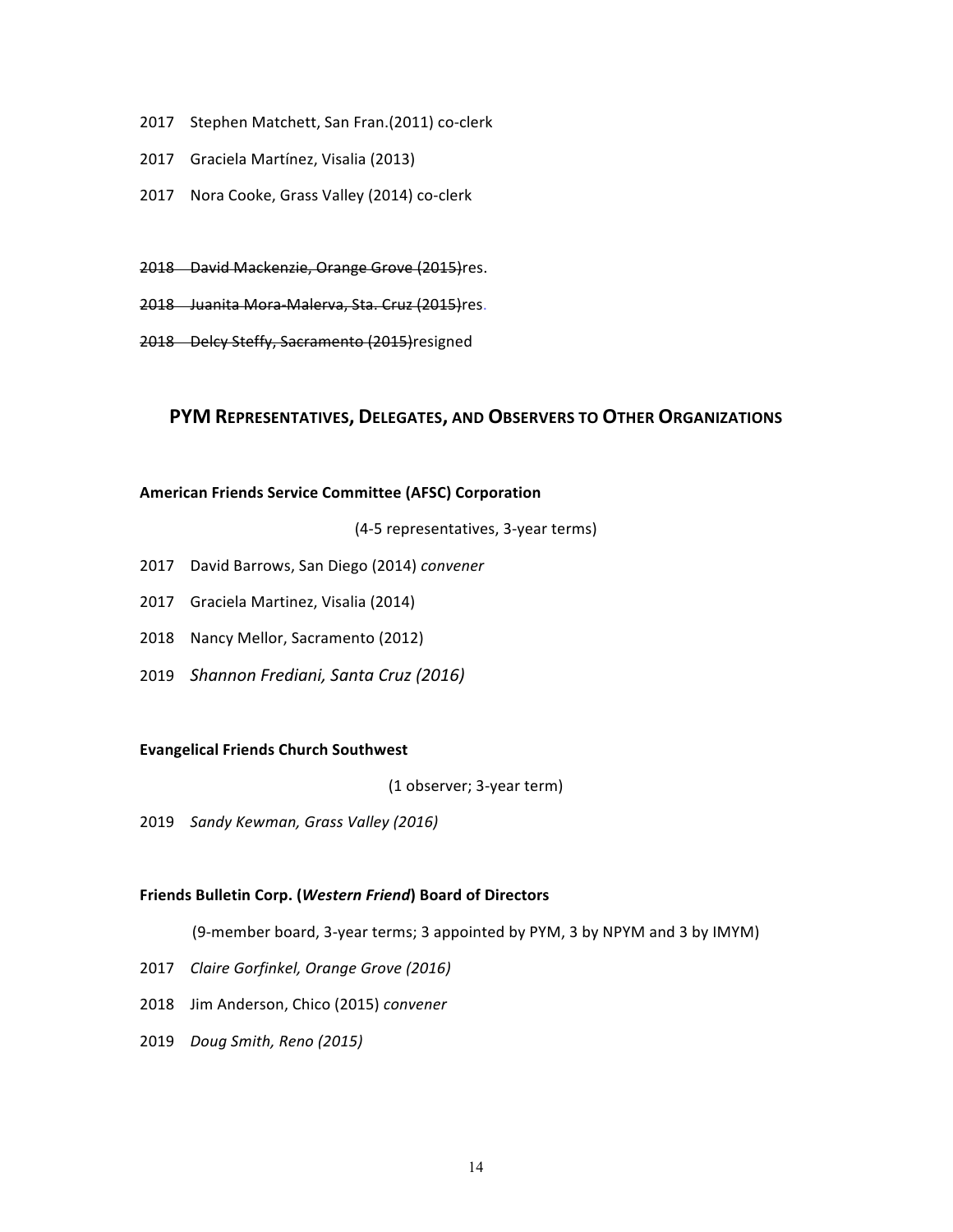## **Friends Committee on Legislation of California (FCLCA)**

(1 representative, appointed by Peace & Social Order Committee)

 $(2017$  )

(serves ex officio on Peace & Social Order Committee)

## **Friends' Committee on National Legislation (FCNL)**

(6 representatives, 3-year terms)

- 2017 Carolyn Stephenson, Honolulu (2013)
- 2017 Carin Pacifico, Palo Alto (2014)
- 2018 Stephen McNeil, Str. Creek (2015) convener
- 2018 Anthony Manousos, Orange Grove (2016)
- 2019 *Carolyn Leone, Santa Cruz (2016)*
- 2019 *Robert Levering, Santa Cruz (2016)*
- (one FCNL representative serves ex officio on Peace & Social Order Committee; see also William Penn House Natl. Consultative Cmte. below)

## **Quaker Earthcare Witness (QEW)**

(2 representatives, 2-year terms, appointed by Unity with Nature Committee)

- 2017 Rick Herbert, Strawberry Creek (2014)
- 2018 Catya de Neergaard, Berkeley (2014)
- 2018 Meagan Fischer, Chico (2016)
- (UwN Cmte. intends reps to share/take turns with available funding)

## **Friends General Conference (FGC) Central Committee**

(1 observer, 3-year term)

2019 \_\_\_\_\_\_\_\_\_\_\_\_\_\_\_\_\_\_\_\_\_\_\_\_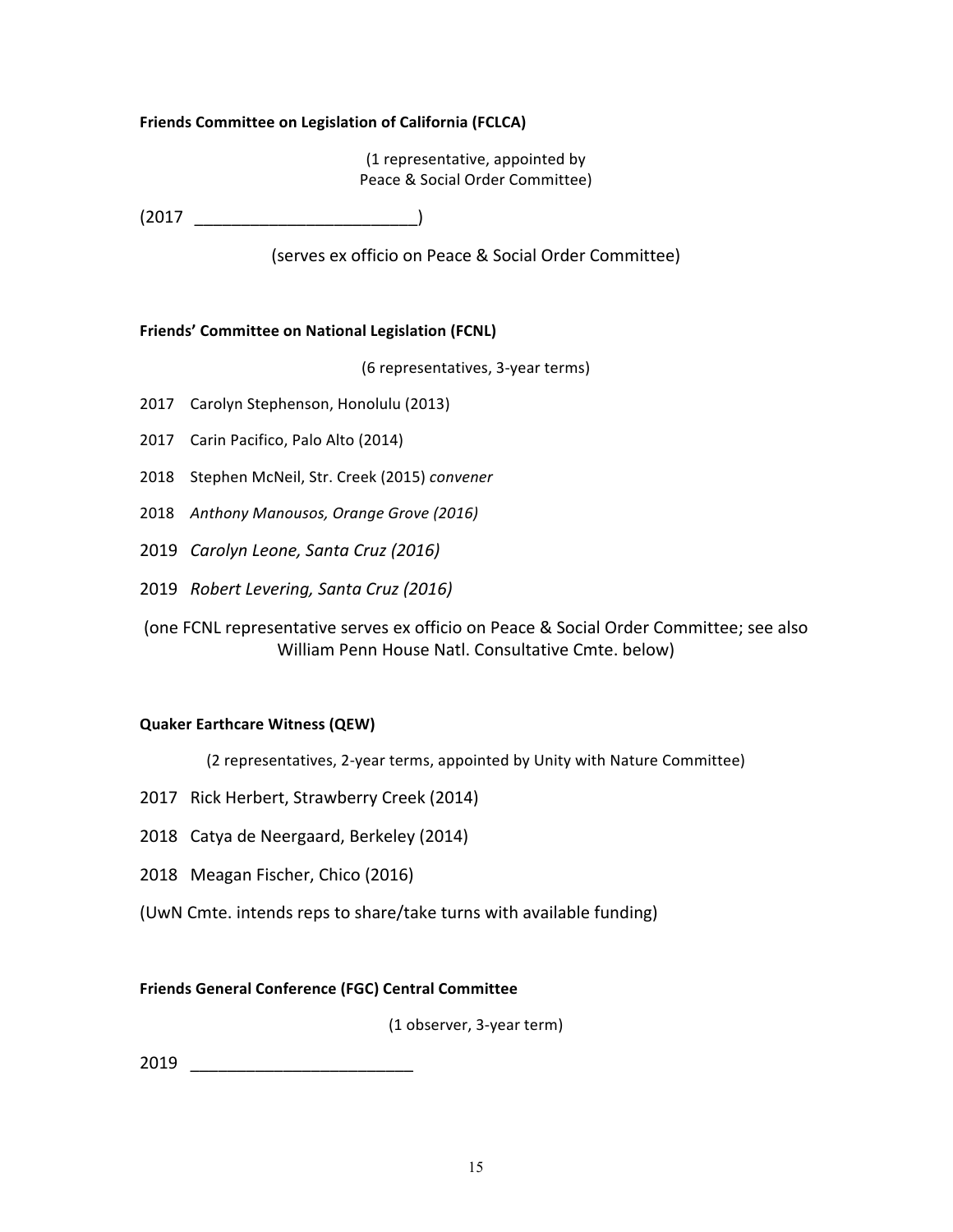Friends Peace Team Project Board of Directors

(1 member, 3-year term)

2018 Gay Howard, Central Coast (2009)

### **Friends United Meeting (FUM)**

(1 observer, 3-year term)

2018 Dorothy Henderson, Grass Valley (2015)

#### Friends World Cmte. for Consultation (FWCC) Section of the Americas

(5 representatives, 3-year terms)

- 2017 Roena Oesting, La Jolla (2011) *convener*
- 2017 Hulda Muaka, Palo Alto (2014)
- 2018 Lee Sisson, Orange County (2015)
- 2019 *Jan Turner, Humboldt (2013)*
- 2019 *Emlyn Buskirk, Live Oak (2016)*

### **Reunión General de los Amigos en México**

(1 observer, 2-year term; the Reunión meets every 18 months)

2017 Burton Housman, La Jolla (2015)

#### **Wm. Penn House Natl. Consultative Cmte.**

(1 representative, 1-year term; selected from FCNL representatives (see above))

2017 *Robert Levering, Santa Cruz (2016)* 

- - - - - - - - - - - - - - - -

**Note about Information Only listings on prior report (M&O subcommittees & JYM &** YAF officers and committees): these are listings given to us during the year, not what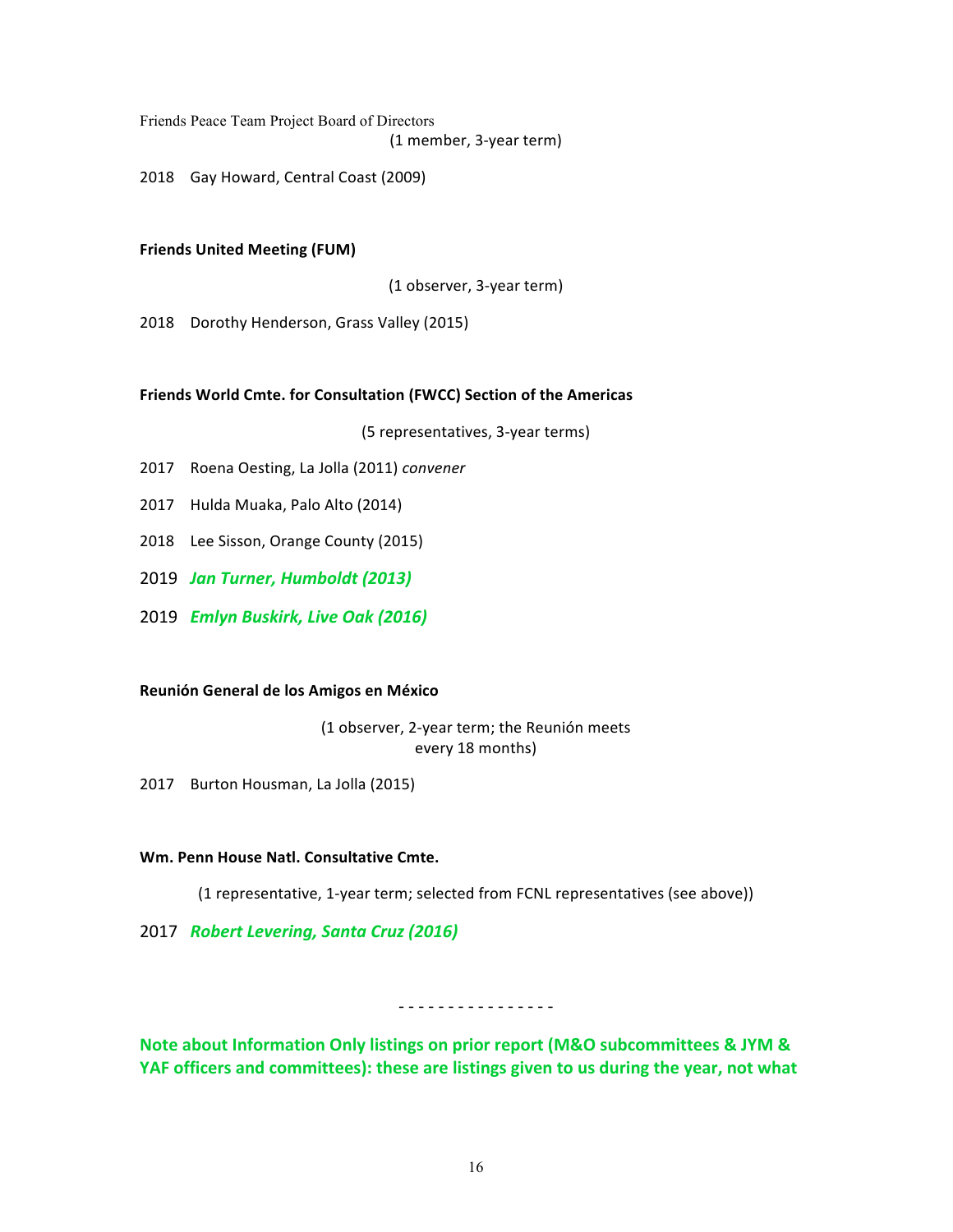they will be going forward. Those will be listed on the final post-session roster to be **posted to the website.**